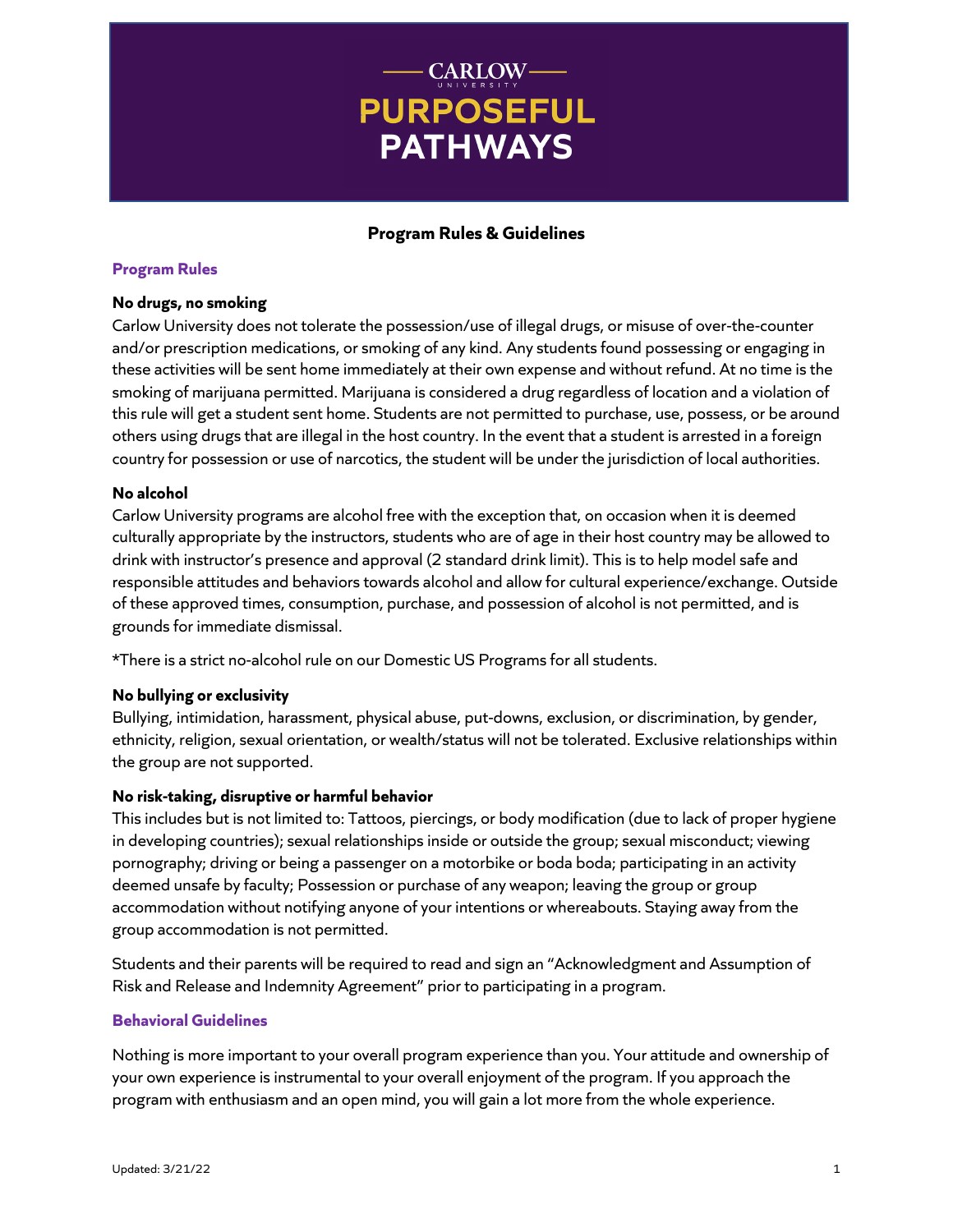# - CARLOW-**PURPOSEFUL PATHWAYS**

We expect students to engage in all program activities and experiences, and to be open to learning and challenging their ideas and assumptions. The program will be as much about the inner journey of personal growth and learning about yourself, as it is about what you will experience in the outer physical journey.

Our programs are a shared group experience. We expect you to join the program with an open mind, and a willingness to work together with your group mates, and support each other, to make the program an incredible experience for the whole group. We expect students to be good ethical bystanders, attending to the well-being of all group members (E.g. taking appropriate action when other group members put themselves at risk).

A healthy group dynamic takes some effort on your part and it is natural that you will find you get along better with some members of the group than others, because you share the same interests or outlook on life. We ask that you make a real effort to find common ground with everyone in the group. Throughout the program we will be mixing activity groups and roommates so that everyone spends equal time together.

Honest, open, and respectful communication and behavior with your program instructors and group mates is essential.

Be with at least one other group member anytime you are away from the group accommodation. Notify a program instructor of your intentions when roaming any distance away from group accommodation. Students must adhere to the curfew specified by program instructors or host community expectations. Curfews are in place for your safety.

Non-group members are not permitted in group rooms/accommodation.

Limited technology use. Phones and devices may be brought on the program, but may only be used to photograph the experience or during programmed 'WiFi time' on occasional evenings. Use is not permitted during community stays, home stays, during expeditions, travel days, and other intentional group focused time. International plans are discouraged. This is so that students are present and engaged, for healthy group dynamics, and for safety and personal security reasons.

## **Taking responsibility:**

- Be responsible for all your own possessions at all times.
- Take responsibility for your own health and well-being. Communicate clearly and promptly with your program instructors regarding any health or medical issues that arise.
- Take responsibility for the administration and care of any medications you need.
- Be responsible for communicating your dietary preferences, allergies, health issues, concerns, and emotional well-being.
- Timeliness be ready on time when a time has been set.
- Be proactive in helping out with group tasks and helping others.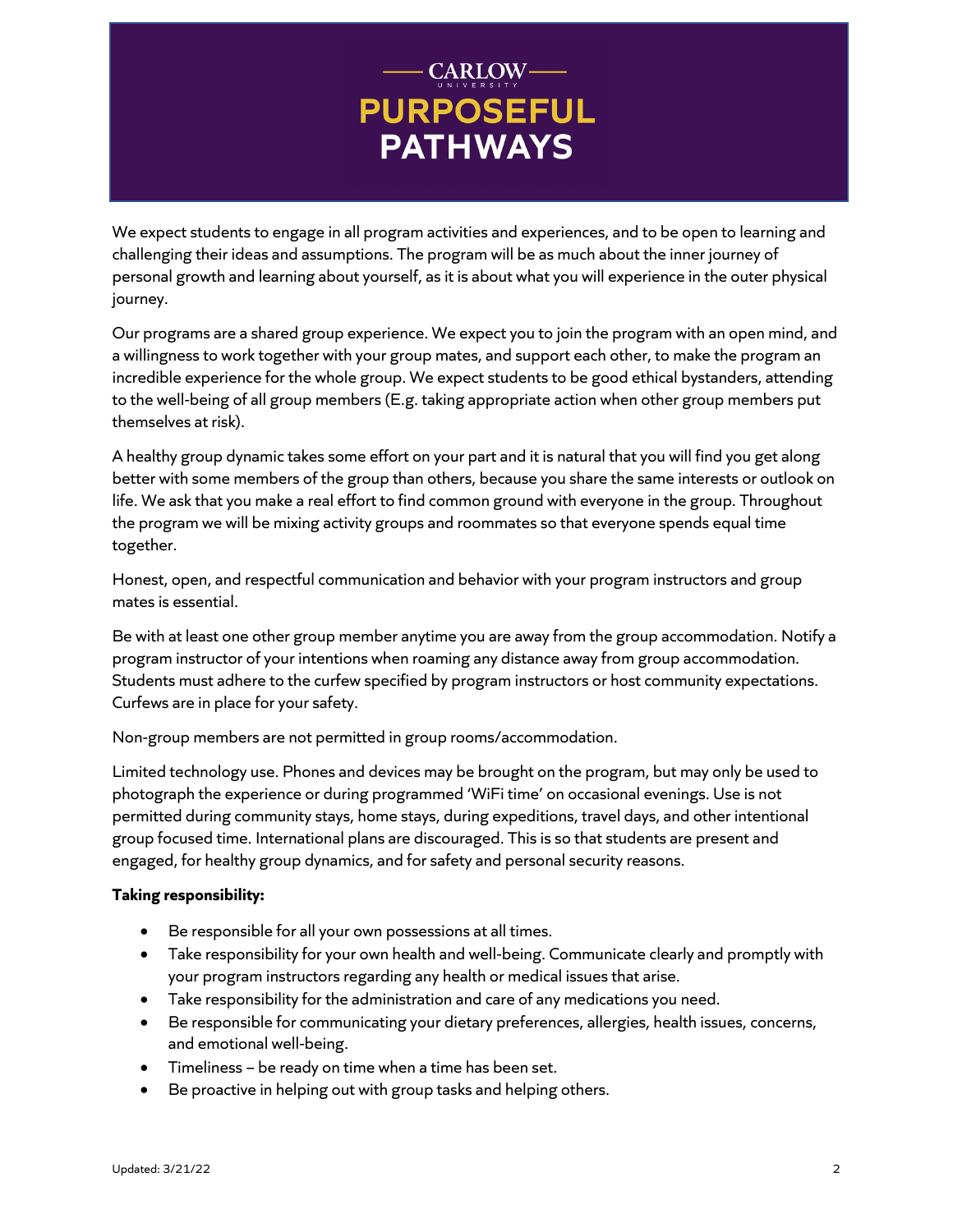# - CARLOW-**PURPOSEFUL PATHWAYS**

Travel ethically and sustainably and respect the people and places visited during the program.

- Students should abide by local customs and dress codes.
- Students should accord local people the same measure of respect and courtesy they would to their fellow students.
- Be aware of non-verbal communications that might be Interpreted as judgmental.
- Recognize that giving money and food to beggars is not a sustainable practice; purchasing an Item or service Is more appropriate and supports the local economy.
- Students should attempt to minimize their environmental impact.
- Buy local and eat local foods. In Uganda, meats can be categorized as animal, fish or bird. If you are not sure, don't eat it.
- Conserve resources turn off lights, minimize use of AC, minimize trash.
- Refrain from giving your contact Information. Many students and people we work with will ask you for your phone number or to be friends on Facebook or to follow you, however this Is not advisable because you will receive requests for money and gifts after you return home.
- Never provide personal Information to people outside of our group.
- Protect waterways by using biodegradable soaps and shampoos.
- Practice leave-no-trace hiking, camping and outdoor toileting.
- Don't buy products made from wild animals, tropical hardwoods, shells, coral or ivory.

## **Response to Rule Breaking**

The response to rule breaking will depend upon a consideration of the following factors:

- Seriousness of rule-breaking
- Degree of risk-taking involved
- Maturity level of student/s involved
- Honesty and forthrightness of students involved
- Attitude of student/s involved
- Willingness of student/s to adhere to rules/guidelines going forward
- Impact of rule-breaking upon the group, instructors or host communities

## **There are three levels of response to rule-breaking.**

#### **Verbal warning**

For minor infractions. Instructor(s) will meet with student(s) and point out where their behavior is outside of the program rules, behavior guidelines or group agreement.

## **Behavior contract**

A written behavior contract will be used for situations of rule breaking, or on-going attitudinal problems. When a behavior contract is issued, family of the student will be notified. A behavior contract may also serve as a final warning and this will be made clear to a student and their family when issued.